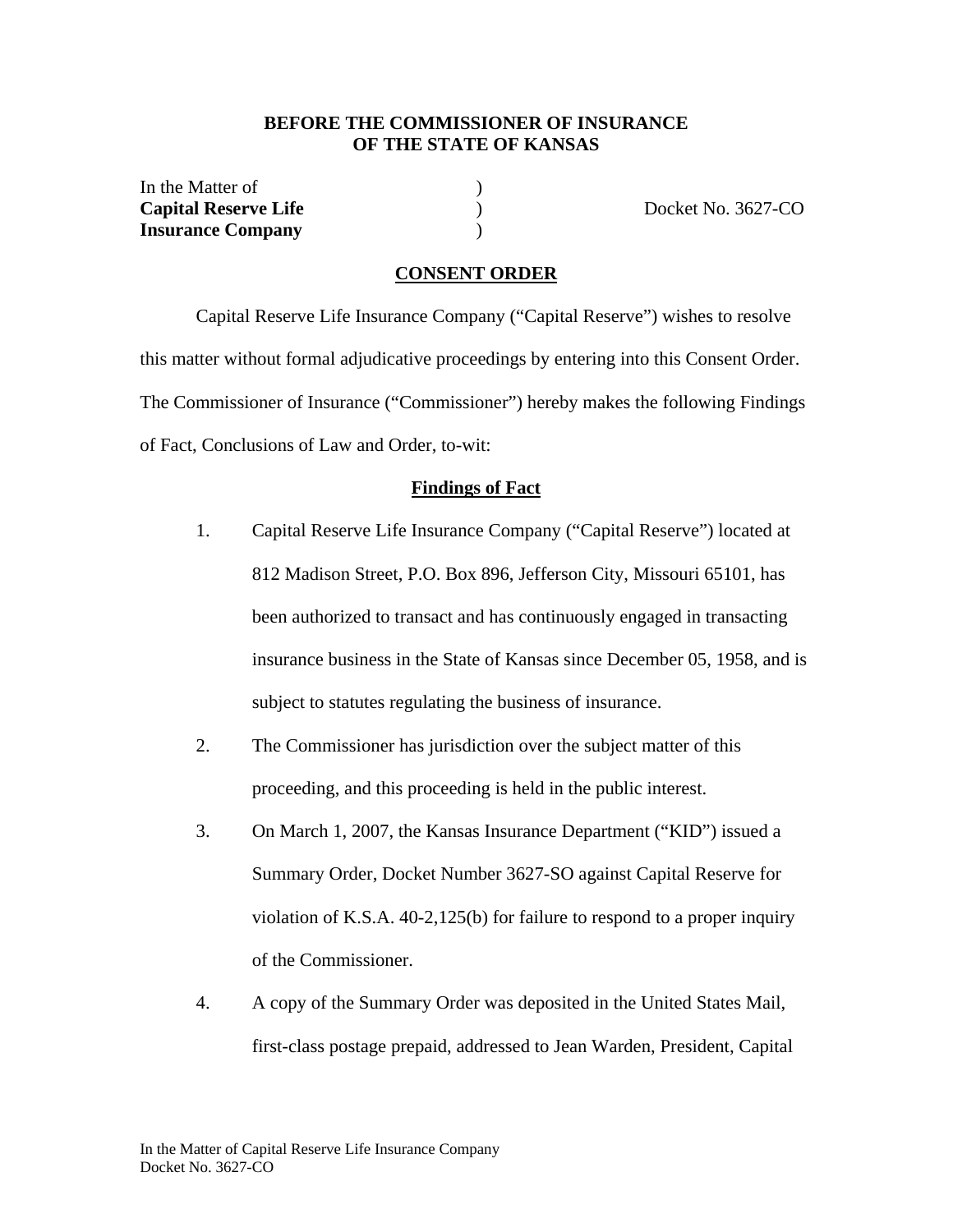Reserve Life Insurance Company, 812 Madison Street, P.O. Box 896, Jefferson City, Missouri 65101 on March 1, 2007.

- 5. Capital Reserve did not file a Written Request for a Hearing and the Summary Order became final on March 20, 2007.
- 6. Capital Reserve failed to timely remit to the Kansas Insurance Department the monetary penalty imposed by the Summary Order, Docket Number 3627-SO in the amount of TWO THOUSAND FIVE HUNDRED

DOLLARS AND 00/100.

# **Applicable Law**

K.S.A. 40-2,125 provides, in pertinent part:

- (a) If the commissioner determines after notice and opportunity for a hearing that any person has engaged or is engaging in any act or practice constituting a violation of any provisions of Kansas insurance statutes or any rule and regulation or order thereunder, the commissioner may in the exercise of discretion, order any one or more of the following:
	- (1) Payment of a monetary penalty of not more that \$1,000 for each and every act or violation, unless the person knew or reasonably should have known such person was in violation of the Kansas insurance statutes or any rule and regulation or order thereunder, in which case the penalty shall be not more than \$2,000 for each and every act or violation;
	- (2) Suspension or revocation of the person's license or certificate if such person knew or reasonably should have know that such person was in violation of the Kansas insurance statutes or any rule and regulation or order thereunder; or

# **Conclusions of Law**

7. Based on the information contained in paragraphs one (1) through six (6)

above, it appears that Capital Reserve violated an Order of the

Commissioner by failing to timely remit payment of the monetary penalty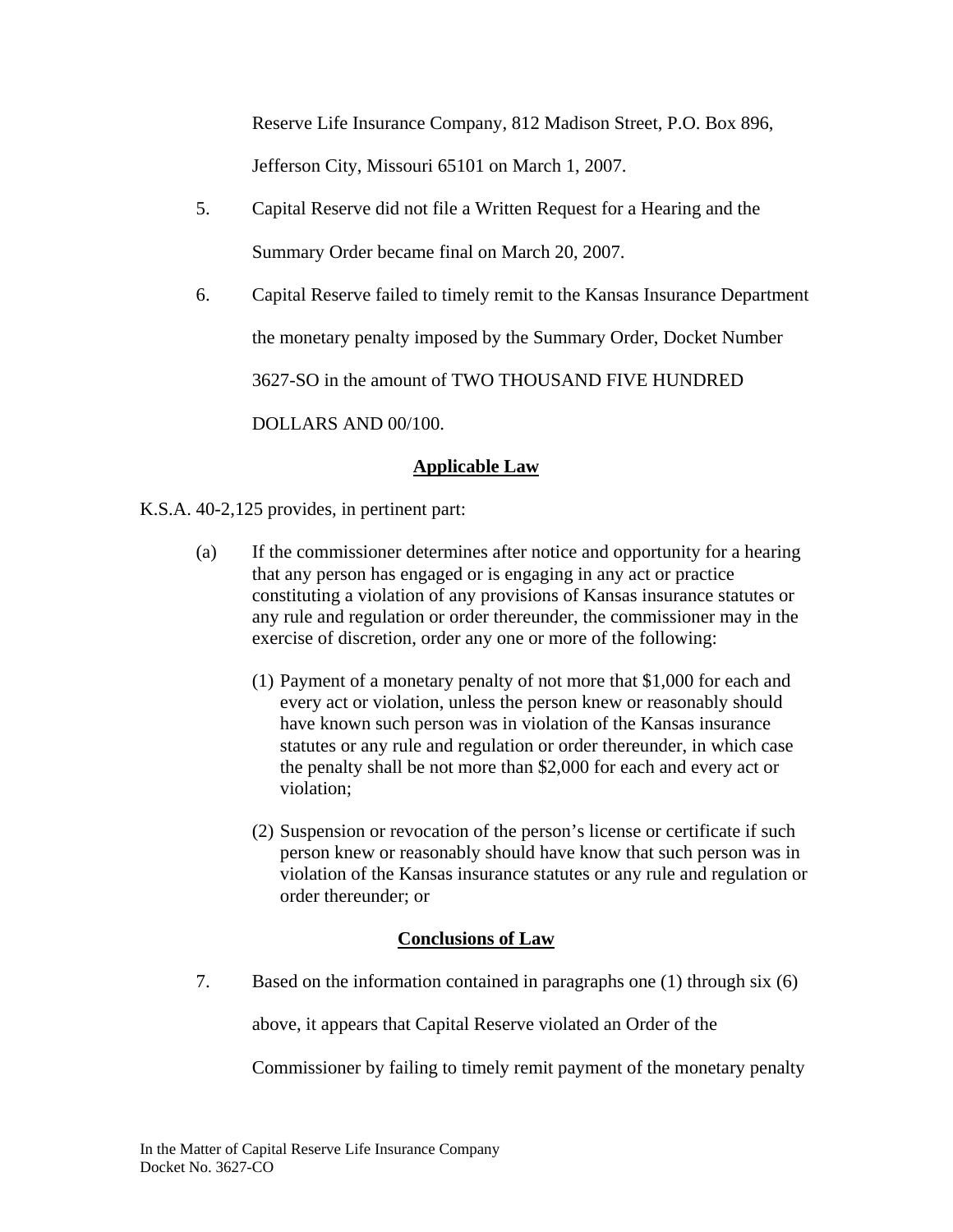imposed by Summary Order – Docket No. 3627-SO in violation of K.S.A.

40-2,125(a) and (a)(1).

### **IT IS THEREFORE, BY THE COMMISSIONER OF INSURANCE, ORDERED THAT:**

Capital Reserve shall remit to the Kansas Insurance Department an administrative penalty in the sum of TWO THOUSAND DOLLARS AND 00/100 (\$2,000.00) for its above-stated violation of K.S.A. 40-2,125(a).

### **NOTICE OF RIGHTS**

Capital Reserve Life Insurance Company ("Capital Reserve") is entitled to a hearing pursuant to K.S.A. 77-537, the Kansas Administrative Procedures Act. If Capital Reserve desires a hearing, the company must file a written request for a hearing with:

 John W. Campbell, General Counsel Kansas Insurance Department 420 S.W.  $9^{th}$  Street Topeka, Kansas 66612

This request must be filed within fifteen (15) days from the date of service of this Order. If Capital Reserve requests a hearing, the Kansas Insurance Department will notify the company of the time and place of the hearing and information on the procedures, right of representation, and other rights of parties relating to the conduct of the hearing, before commencement of the same.

If a hearing is not requested in the time and manner stated above, this Summary Order shall become effective as a Final Order upon the expiration of the time for requesting a hearing, pursuant to K.S.A. 77-613. In the event Capital Reserve files a petition for judicial review, pursuant to K.S.A. 77-613(e), the agency officer to be served on behalf of the Kansas Insurance Department is: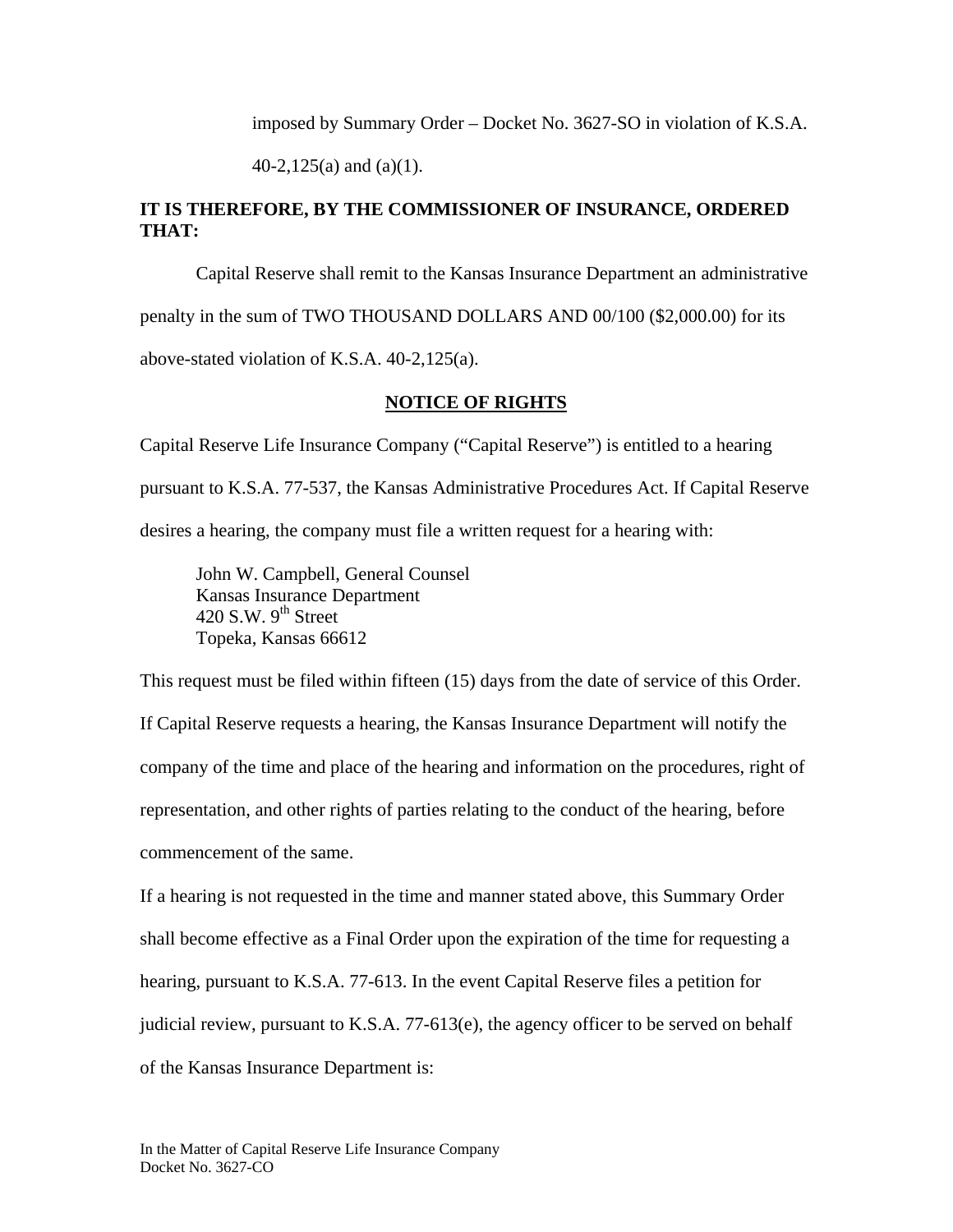John W. Campbell, General Counsel Kansas Insurance Department 420 S.W.  $9<sup>th</sup>$  Street Topeka, Kansas 66612

# **IT IS SO ORDERED THIS\_\_11th\_\_ DAY OF \_\_\_JUNE\_\_\_, 2007, IN THE CITY OF TOPEKA, COUNTY OF SHAWNEE, STATE OF KANSAS.**



\_/s/ Sandy Praeger\_\_\_\_\_\_\_\_\_\_\_\_\_\_\_ Sandy Praeger Commissioner of Insurance

\_/s/ John W. Campbell\_\_\_\_\_\_\_\_\_\_\_ John W. Campbell General Counsel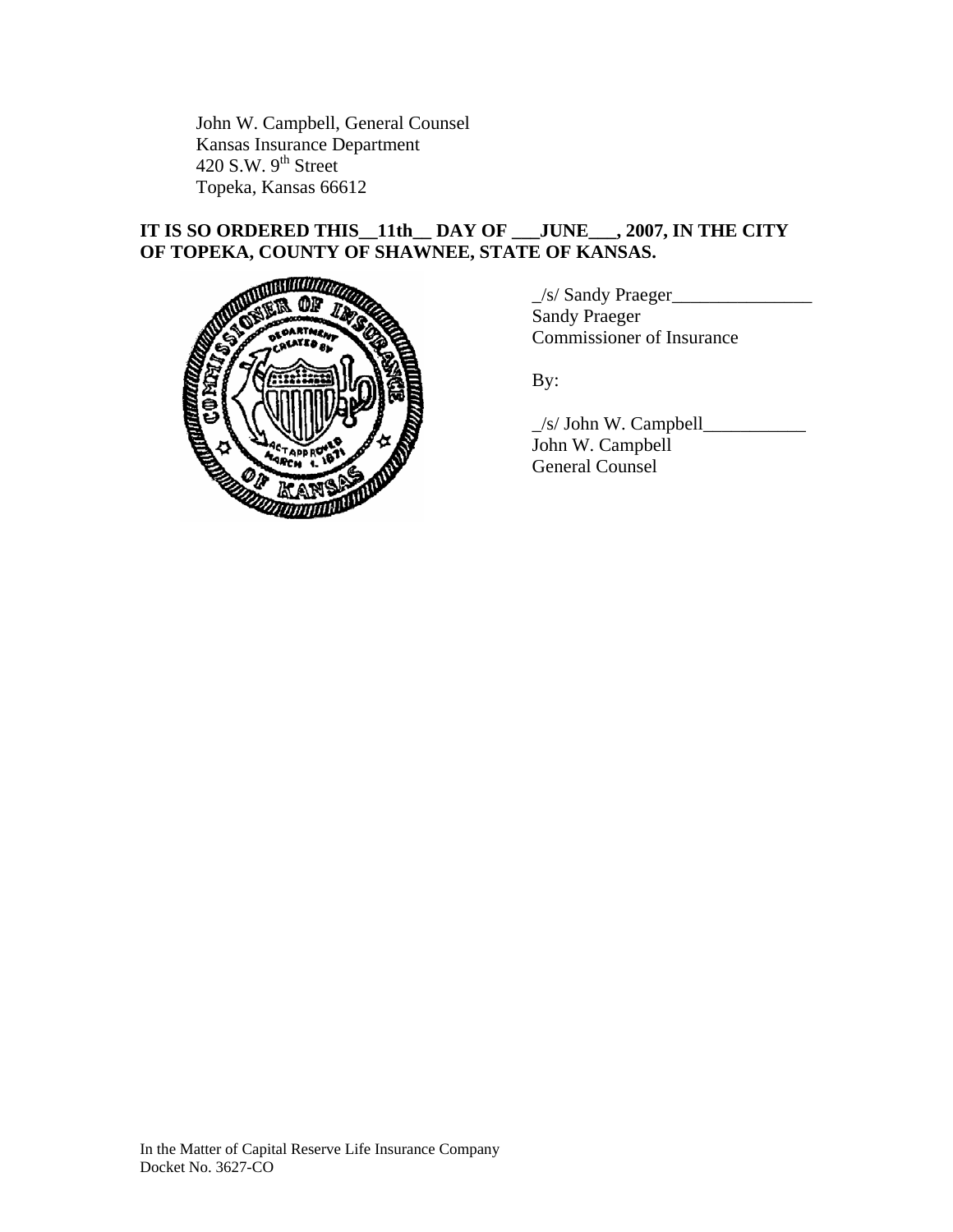### SUBMITTED AND APPROVED BY:

\_/s/ Zachary J.C. Anshutz\_\_\_\_\_\_\_\_\_\_\_\_\_\_ Zachary J.C. Anshutz Staff Attorney Kansas Insurance Department

APPROVED BY:

\_/a/ Tony Hutchinson\_\_\_\_\_\_\_\_\_\_\_\_\_\_\_\_\_ Tony Hutchinson Representative for Capital Reserve